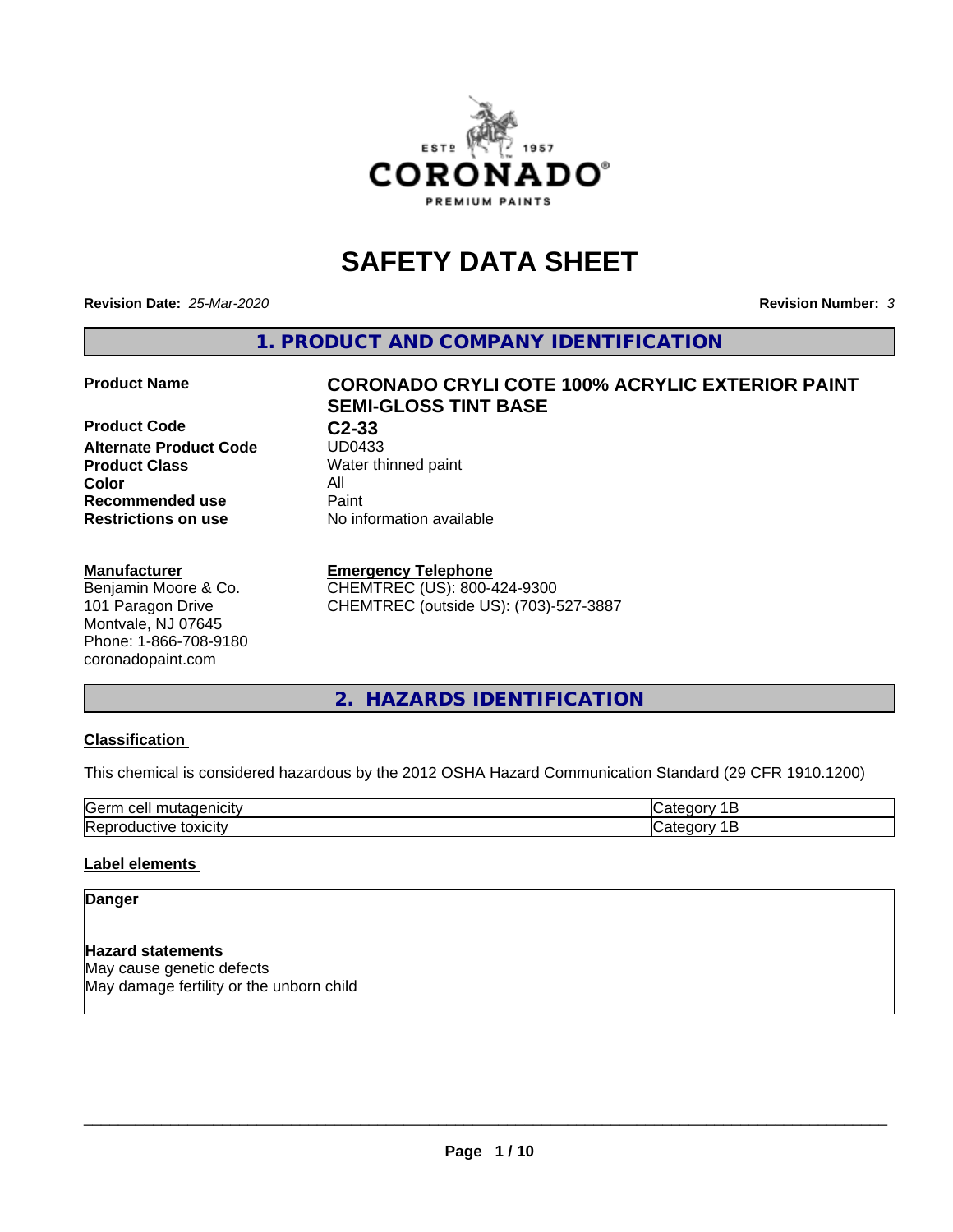

**Appearance** liquid

**Odor** little or no odor

#### **Precautionary Statements - Prevention**

Obtain special instructions before use Do not handle until all safety precautions have been read and understood Use personal protective equipment as required

#### **Precautionary Statements - Response**

IF exposed or concerned: Get medical advice/attention

#### **Precautionary Statements - Storage**

Store locked up

#### **Precautionary Statements - Disposal**

Dispose of contents/container to an approved waste disposal plant

#### **Hazards not otherwise classified (HNOC)**

Not applicable

#### **Other information**

No information available

## **3. COMPOSITION INFORMATION ON COMPONENTS**

| <b>Chemical name</b>                         | CAS No.    | Weight-%    |
|----------------------------------------------|------------|-------------|
|                                              |            |             |
| Titanium dioxide                             | 13463-67-7 | $10 - 15$   |
| Kaolin                                       | 1332-58-7  | $5 - 10$    |
| Carbamic acid, 1H-benzimidazol-2-yl-, methyl | 10605-21-7 | $0.1 - 0.5$ |
| ester                                        |            |             |
| 2-Amino-2-methly-1-propanol                  | 124-68-5   | $0.1 - 0.5$ |
| Sodium C14-C16 olefin sulfonate              | 68439-57-6 | $0.1 - 0.5$ |

## **4. FIRST AID MEASURES**

| <b>General Advice</b> | If symptoms persist, call a physician. Show this safety data sheet to the doctor in<br>attendance.       |
|-----------------------|----------------------------------------------------------------------------------------------------------|
| <b>Eye Contact</b>    | Rinse thoroughly with plenty of water for at least 15 minutes and consult a<br>physician.                |
| <b>Skin Contact</b>   | Wash off immediately with soap and plenty of water while removing all<br>contaminated clothes and shoes. |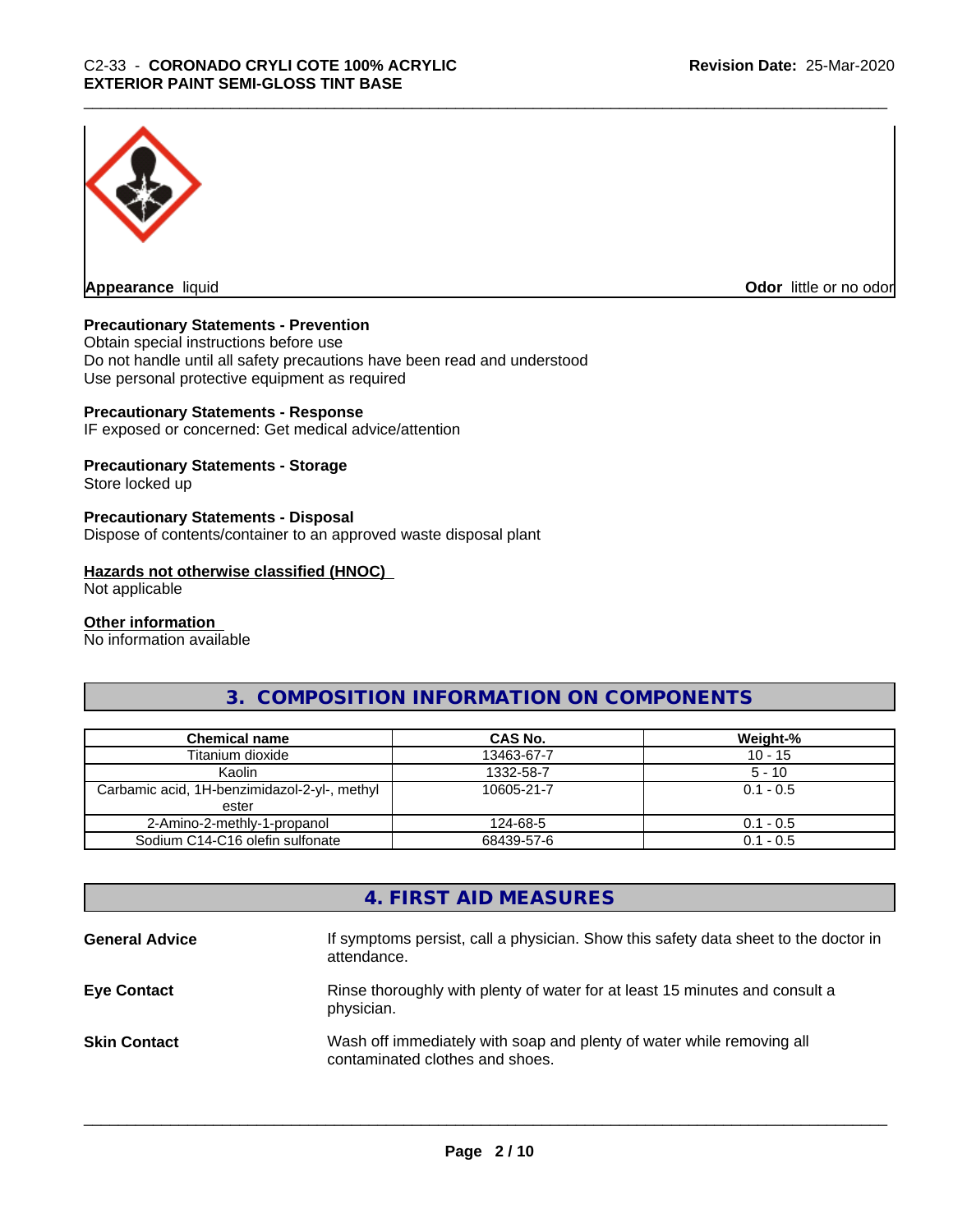| <b>Inhalation</b>                                | Move to fresh air. If symptoms persist, call a physician.                                         |
|--------------------------------------------------|---------------------------------------------------------------------------------------------------|
| Ingestion                                        | Clean mouth with water and afterwards drink plenty of water. Consult a physician<br>if necessary. |
| <b>Most Important</b><br><b>Symptoms/Effects</b> | None known.                                                                                       |
| <b>Notes To Physician</b>                        | Treat symptomatically.                                                                            |

**5. FIRE-FIGHTING MEASURES**

| <b>Suitable Extinguishing Media</b>                                              | Use extinguishing measures that are appropriate to local<br>circumstances and the surrounding environment.                                   |  |
|----------------------------------------------------------------------------------|----------------------------------------------------------------------------------------------------------------------------------------------|--|
| Protective equipment and precautions for firefighters                            | As in any fire, wear self-contained breathing apparatus<br>pressure-demand, MSHA/NIOSH (approved or equivalent)<br>and full protective gear. |  |
| <b>Specific Hazards Arising From The Chemical</b>                                | Closed containers may rupture if exposed to fire or<br>extreme heat.                                                                         |  |
| <b>Sensitivity to mechanical impact</b>                                          | No                                                                                                                                           |  |
| Sensitivity to static discharge                                                  | No                                                                                                                                           |  |
| <b>Flash Point Data</b><br>Flash point (°F)<br>Flash Point (°C)<br><b>Method</b> | Not applicable<br>Not applicable<br>Not applicable                                                                                           |  |
| <b>Flammability Limits In Air</b>                                                |                                                                                                                                              |  |
| Lower flammability limit:<br><b>Upper flammability limit:</b>                    | Not applicable<br>Not applicable                                                                                                             |  |
| <b>Flammability: 0</b><br><b>NFPA</b><br>Health: 2                               | <b>Instability: 0</b><br><b>Special: Not Applicable</b>                                                                                      |  |
|                                                                                  |                                                                                                                                              |  |

#### **NFPA Legend**

- 0 Not Hazardous
- 1 Slightly
- 2 Moderate
- 3 High
- 4 Severe

*The ratings assigned are only suggested ratings, the contractor/employer has ultimate responsibilities for NFPA ratings where this system is used.*

*Additional information regarding the NFPA rating system is available from the National Fire Protection Agency (NFPA) at www.nfpa.org.*

## **6. ACCIDENTAL RELEASE MEASURES**

**Personal Precautions** Avoid contact with skin, eyes and clothing. Ensure adequate ventilation.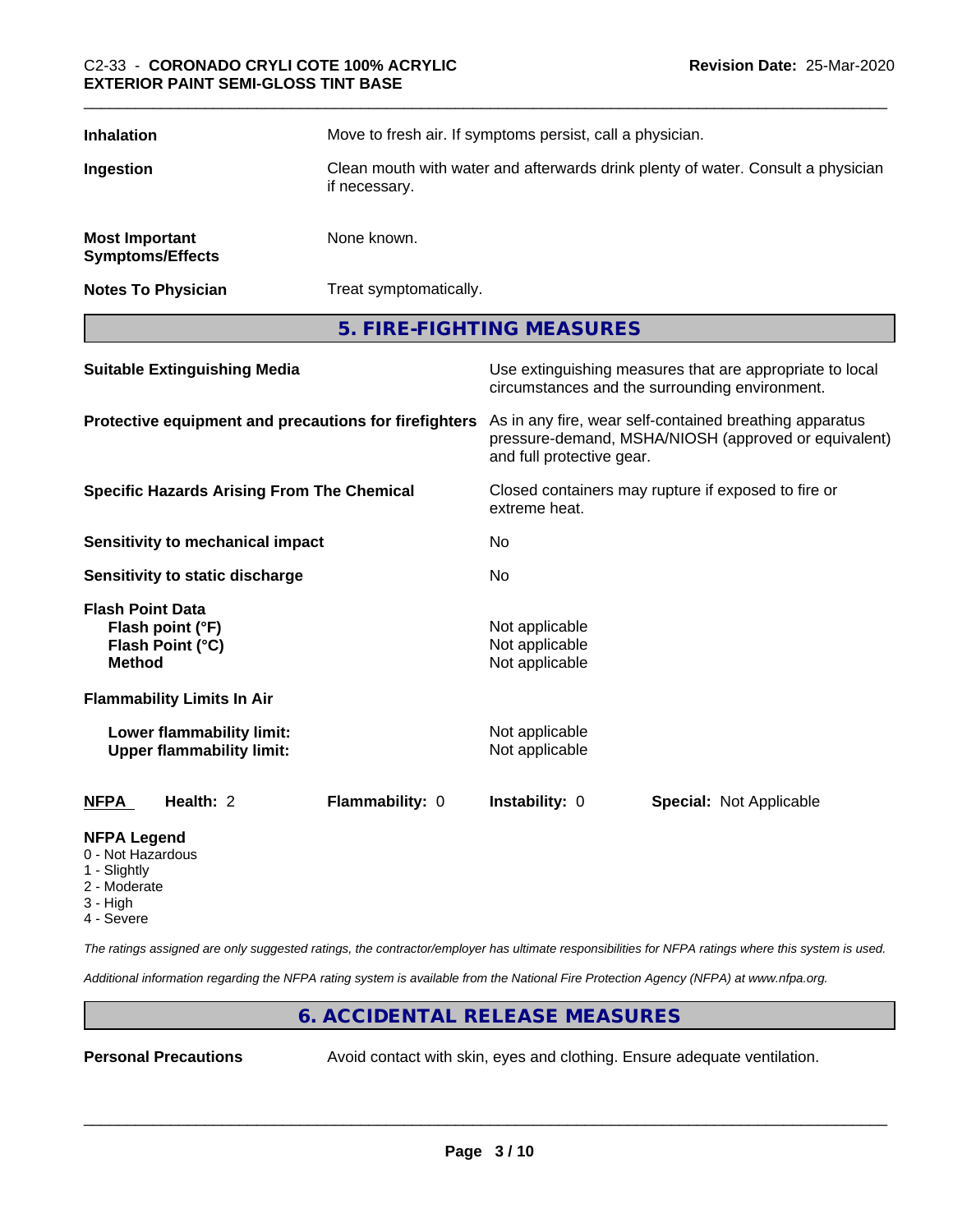| <b>Other Information</b>                                                                                                               | Prevent further leakage or spillage if safe to do so.                                                                                                                            |  |  |
|----------------------------------------------------------------------------------------------------------------------------------------|----------------------------------------------------------------------------------------------------------------------------------------------------------------------------------|--|--|
| <b>Environmental precautions</b>                                                                                                       | See Section 12 for additional Ecological Information.                                                                                                                            |  |  |
| <b>Methods for Cleaning Up</b><br>Soak up with inert absorbent material. Sweep up and shovel into suitable<br>containers for disposal. |                                                                                                                                                                                  |  |  |
|                                                                                                                                        | 7. HANDLING AND STORAGE                                                                                                                                                          |  |  |
| <b>Handling</b>                                                                                                                        | Avoid contact with skin, eyes and clothing. Avoid breathing vapors, spray mists or<br>sanding dust. In case of insufficient ventilation, wear suitable respiratory<br>equipment. |  |  |
| <b>Storage</b>                                                                                                                         | Keep container tightly closed. Keep out of the reach of children.                                                                                                                |  |  |
| <b>Incompatible Materials</b>                                                                                                          | No information available                                                                                                                                                         |  |  |
|                                                                                                                                        |                                                                                                                                                                                  |  |  |

## **8. EXPOSURE CONTROLS/PERSONAL PROTECTION**

#### **Exposure Limits**

| <b>Chemical name</b> | <b>ACGIH TLV</b>                                                                                                           | <b>OSHA PEL</b>                                        |
|----------------------|----------------------------------------------------------------------------------------------------------------------------|--------------------------------------------------------|
| Titanium dioxide     | TWA: $10 \text{ mg/m}^3$                                                                                                   | $15 \text{ mg/m}^3$ - TWA                              |
| Kaolin               | TWA: $2 \text{ mg/m}^3$ particulate matter<br>containing no asbestos and <1%<br>crystalline silica, respirable particulate | 15 mg/m <sup>3</sup> - TWA<br>$5 \text{ mg/m}^3$ - TWA |
|                      | matter                                                                                                                     |                                                        |

#### **Legend**

ACGIH - American Conference of Governmental Industrial Hygienists Exposure Limits OSHA - Occupational Safety & Health Administration Exposure Limits N/E - Not Established

| <b>Engineering Measures</b> | Ensure adequate ventilation, especially in confined areas. |  |
|-----------------------------|------------------------------------------------------------|--|
|                             |                                                            |  |

#### **Personal Protective Equipment**

| <b>Eye/Face Protection</b>    | Safety glasses with side-shields.                                                                                                                                                                                                                                                                                                                                   |
|-------------------------------|---------------------------------------------------------------------------------------------------------------------------------------------------------------------------------------------------------------------------------------------------------------------------------------------------------------------------------------------------------------------|
| <b>Skin Protection</b>        | Protective gloves and impervious clothing.                                                                                                                                                                                                                                                                                                                          |
| <b>Respiratory Protection</b> | Use only with adequate ventilation. In operations where exposure limits are<br>exceeded, use a NIOSH approved respirator that has been selected by a<br>technically qualified person for the specific work conditions. When spraying the<br>product or applying in confined areas, wear a NIOSH approved respirator<br>specified for paint spray or organic vapors. |
| Uvajana Maaausaa              | buoid contact with align avec and alathing. Bemove and week contaminated                                                                                                                                                                                                                                                                                            |

**Hygiene Measures** Avoid contact with skin, eyes and clothing. Remove and wash contaminated clothing before re-use. Wash thoroughly after handling.

## **9. PHYSICAL AND CHEMICAL PROPERTIES**

**Appearance** liquid **Odor** little or no odor **Density (lbs/gal)** 

**Odor Threshold**<br> **Density (Ibs/gal)** No information available<br>
10.0 - 10.4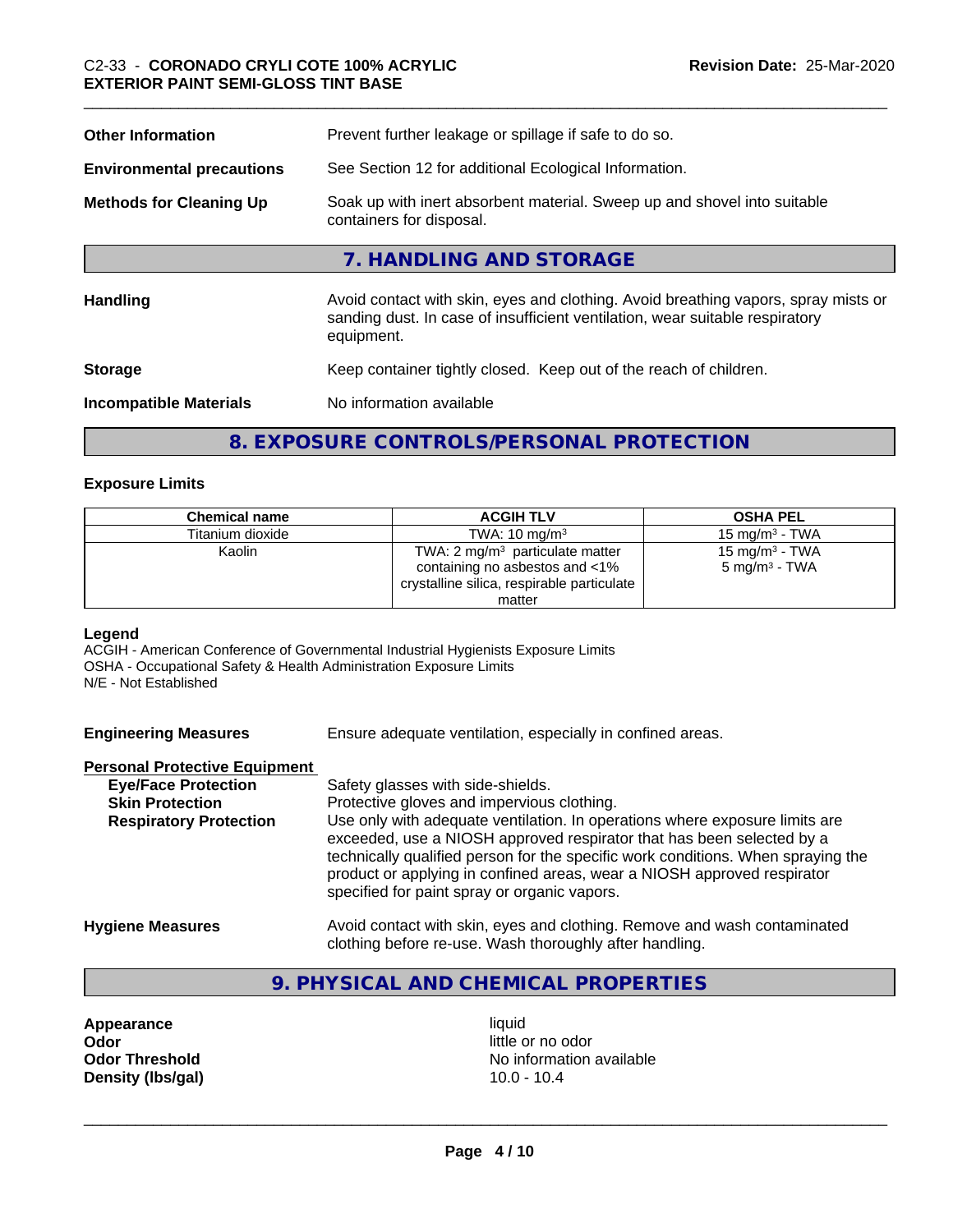| <b>Specific Gravity</b>              | $1.20 - 1.24$            |
|--------------------------------------|--------------------------|
| рH                                   | No information available |
| <b>Viscosity (cps)</b>               | No information available |
| Solubility(ies)                      | No information available |
| <b>Water solubility</b>              | No information available |
| <b>Evaporation Rate</b>              | No information available |
| Vapor pressure                       | No information available |
| Vapor density                        | No information available |
| Wt. % Solids                         | $45 - 55$                |
| Vol. % Solids                        | $30 - 40$                |
| Wt. % Volatiles                      | $45 - 55$                |
| Vol. % Volatiles                     | $60 - 70$                |
| <b>VOC Regulatory Limit (g/L)</b>    | < 50                     |
| <b>Boiling Point (°F)</b>            | 212                      |
| Boiling Point (°C)                   | 100                      |
| Freezing point (°F)                  | 32                       |
| <b>Freezing Point (°C)</b>           | $\Omega$                 |
| Flash point (°F)                     | Not applicable           |
| Flash Point (°C)                     | Not applicable           |
| Method                               | Not applicable           |
| Flammability (solid, gas)            | Not applicable           |
| <b>Upper flammability limit:</b>     | Not applicable           |
| Lower flammability limit:            | Not applicable           |
| <b>Autoignition Temperature (°F)</b> | No information available |
| Autoignition Temperature (°C)        | No information available |
| Decomposition Temperature (°F)       | No information available |
| Decomposition Temperature (°C)       | No information available |
| <b>Partition coefficient</b>         | No information available |
|                                      |                          |

## **10. STABILITY AND REACTIVITY**

**Hazardous Decomposition Products** None under normal use.

**Reactivity Not Applicable Not Applicable** 

**Chemical Stability Chemical Stability** Stable under normal conditions.

**Conditions to avoid Conditions to avoid Prevent from freezing.** 

**Incompatible Materials No materials** No materials to be especially mentioned.

 $\overline{\phantom{a}}$  ,  $\overline{\phantom{a}}$  ,  $\overline{\phantom{a}}$  ,  $\overline{\phantom{a}}$  ,  $\overline{\phantom{a}}$  ,  $\overline{\phantom{a}}$  ,  $\overline{\phantom{a}}$  ,  $\overline{\phantom{a}}$  ,  $\overline{\phantom{a}}$  ,  $\overline{\phantom{a}}$  ,  $\overline{\phantom{a}}$  ,  $\overline{\phantom{a}}$  ,  $\overline{\phantom{a}}$  ,  $\overline{\phantom{a}}$  ,  $\overline{\phantom{a}}$  ,  $\overline{\phantom{a}}$ 

**Possibility of hazardous reactions** None under normal conditions of use.

**11. TOXICOLOGICAL INFORMATION**

#### **Product Information**

**Information on likely routes of exposure**

**Principal Routes of Exposure** Eye contact, skin contact and inhalation.

**Acute Toxicity**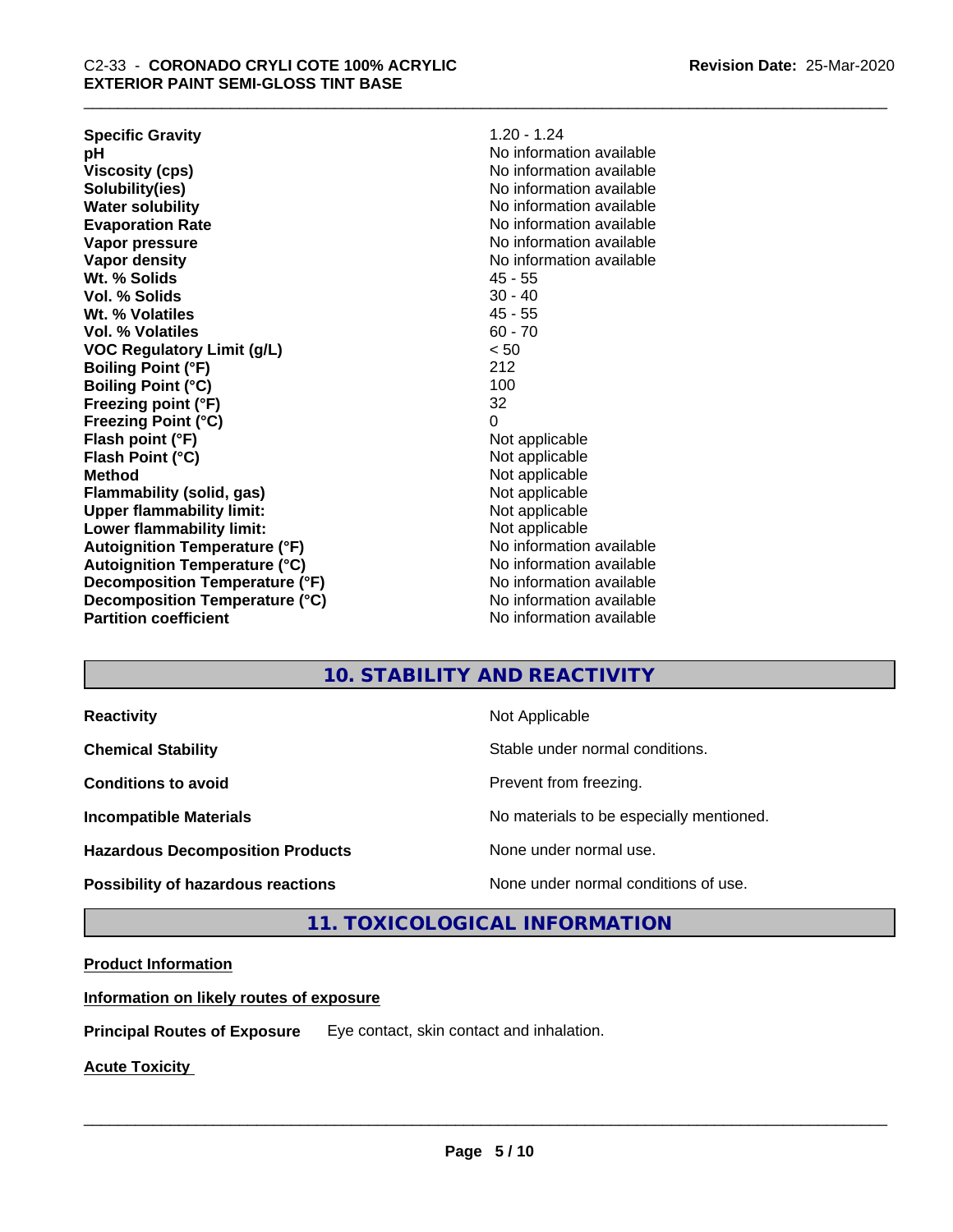| <b>Product Information</b>                                                   | No information available                                                                                        |  |  |
|------------------------------------------------------------------------------|-----------------------------------------------------------------------------------------------------------------|--|--|
| Symptoms related to the physical, chemical and toxicological characteristics |                                                                                                                 |  |  |
| <b>Symptoms</b>                                                              | No information available                                                                                        |  |  |
|                                                                              | Delayed and immediate effects as well as chronic effects from short and long-term exposure                      |  |  |
| Eye contact                                                                  | May cause slight irritation.                                                                                    |  |  |
| <b>Skin contact</b>                                                          | Substance may cause slight skin irritation. Prolonged or repeated contact may dry<br>skin and cause irritation. |  |  |
| <b>Inhalation</b>                                                            | May cause irritation of respiratory tract.                                                                      |  |  |
| Ingestion                                                                    | Ingestion may cause gastrointestinal irritation, nausea, vomiting and diarrhea.                                 |  |  |
| <b>Sensitization</b>                                                         | No information available                                                                                        |  |  |
| <b>Neurological Effects</b>                                                  | No information available.                                                                                       |  |  |
| <b>Mutagenic Effects</b>                                                     | Suspected of causing genetic defects.                                                                           |  |  |
| <b>Reproductive Effects</b>                                                  | May damage fertility or the unborn child.                                                                       |  |  |
| <b>Developmental Effects</b>                                                 | No information available.                                                                                       |  |  |
| <b>Target organ effects</b>                                                  | No information available.                                                                                       |  |  |
| <b>STOT - single exposure</b>                                                | No information available.                                                                                       |  |  |

| <b>STOT - repeated exposure</b> | No information available. |
|---------------------------------|---------------------------|
| Other adverse effects           | No information available. |
| <b>Aspiration Hazard</b>        | No information available  |

#### **Numerical measures of toxicity**

#### **The following values are calculated based on chapter 3.1 of the GHS document**

**ATEmix (oral)** 73051 mg/kg

#### **Component Information**

**STOT** - single exposure

| Chemical name                                                       | Oral LD50                                    | Dermal LD50                                                      | <b>Inhalation LC50</b> |
|---------------------------------------------------------------------|----------------------------------------------|------------------------------------------------------------------|------------------------|
| Titanium dioxide                                                    | $> 10000$ mg/kg (Rat)                        |                                                                  |                        |
| 13463-67-7<br>Kaolin                                                |                                              |                                                                  |                        |
| 1332-58-7                                                           | $>$ 5000 mg/kg (Rat)                         | $>$ 5000 mg/kg (Rat)                                             |                        |
| Carbamic acid,<br>1H-benzimidazol-2-yl-, methyl ester<br>10605-21-7 | $> 5050$ mg/kg (Rat)<br>$= 6400$ mg/kg (Rat) | 10000 mg/kg (Rabbit) = $2$ g/kg (<br>$Rat$ = 8500 mg/kg (Rabbit) |                        |
| 2-Amino-2-methly-1-propanol<br>124-68-5                             | $= 2900$ mg/kg (Rat)                         | $>$ 2000 mg/kg (Rabbit)                                          |                        |
| Sodium C14-C16 olefin sulfonate<br>68439-57-6                       | $= 2220$ mg/kg (Rat)                         | $> 740$ mg/kg (Rabbit)                                           |                        |

#### **Chronic Toxicity**

#### **Carcinogenicity**

*The information below indicateswhether each agency has listed any ingredient as a carcinogen:.*

| <b>Chemical name</b>                                                                                                                            | <b>IARC</b>                  | <b>NTP</b> | OSHA   |
|-------------------------------------------------------------------------------------------------------------------------------------------------|------------------------------|------------|--------|
|                                                                                                                                                 | .<br>2B<br>Possible<br>Human |            | Listed |
| <b>The Contract of the Contract of the Contract of the Contract of the Contract of the Contract of the Contract o</b><br>n dioxide<br>l itanıum | Carcinoɑen                   |            |        |

• Although IARC has classified titanium dioxide as possibly carcinogenic to humans (2B), their summary concludes:<br>"No significant exposure to titanium dioxide is thought to occur during the use of products in which titaniu "No significant exposure to titanium dioxide is thought to occur during the use of products in which titanium dioxide is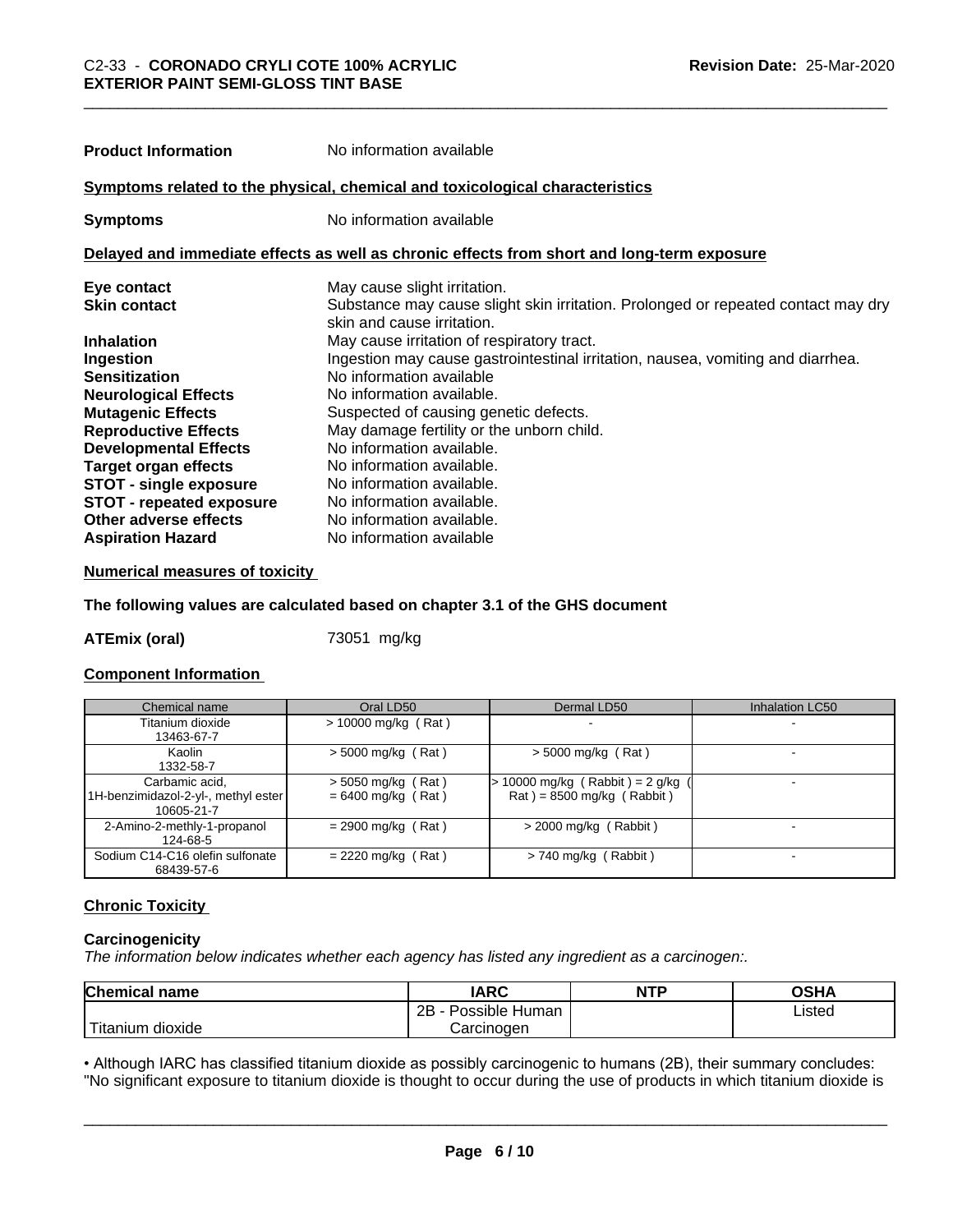bound to other materials, such as paint."

#### **Legend**

IARC - International Agency for Research on Cancer NTP - National Toxicity Program OSHA - Occupational Safety & Health Administration

**12. ECOLOGICAL INFORMATION**

## **Ecotoxicity Effects**

The environmental impact of this product has not been fully investigated.

### **Product Information**

#### **Acute Toxicity to Fish**

No information available

#### **Acute Toxicity to Aquatic Invertebrates**

No information available

#### **Acute Toxicity to Aquatic Plants**

No information available

#### **Persistence / Degradability**

No information available.

#### **Bioaccumulation**

No information available.

#### **Mobility in Environmental Media**

No information available.

#### **Ozone**

No information available

#### **Component Information**

#### **Acute Toxicity to Fish**

#### Titanium dioxide

 $LC50:$  > 1000 mg/L (Fathead Minnow - 96 hr.) Carbamic acid, 1H-benzimidazol-2-yl-, methyl ester LC50: 1.5 mg/L (Rainbow Trout - 96 hr.)

#### **Acute Toxicity to Aquatic Invertebrates**

Carbamic acid, 1H-benzimidazol-2-yl-, methyl ester LC50: 0.22 mg/L (water flea - 48 hr.)

**Acute Toxicity to Aquatic Plants** No information available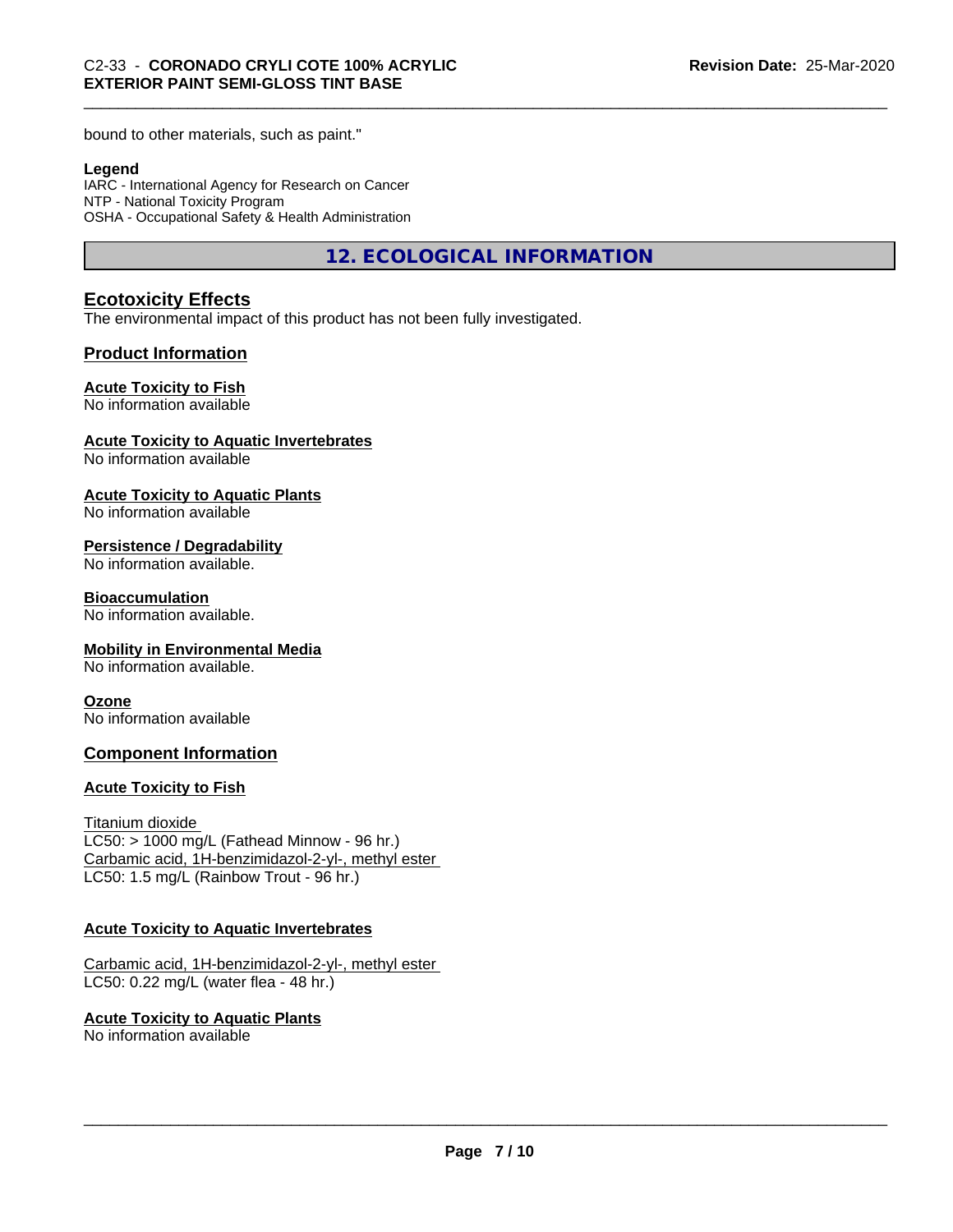|                              | 13. DISPOSAL CONSIDERATIONS                                                                                                                                                                                               |
|------------------------------|---------------------------------------------------------------------------------------------------------------------------------------------------------------------------------------------------------------------------|
| <b>Waste Disposal Method</b> | Dispose of in accordance with federal, state, and local regulations. Local<br>requirements may vary, consult your sanitation department or state-designated<br>environmental protection agency for more disposal options. |
|                              | 14. TRANSPORT INFORMATION                                                                                                                                                                                                 |
| <b>DOT</b>                   | Not regulated                                                                                                                                                                                                             |
| <b>ICAO/IATA</b>             | Not regulated                                                                                                                                                                                                             |
| <b>IMDG/IMO</b>              | Not regulated                                                                                                                                                                                                             |
|                              | <b>15. REGULATORY INFORMATION</b>                                                                                                                                                                                         |
|                              |                                                                                                                                                                                                                           |

## **International Inventories**

| <b>TSCA: United States</b> | Yes - All components are listed or exempt. |
|----------------------------|--------------------------------------------|
| <b>DSL: Canada</b>         | Yes - All components are listed or exempt. |

## **Federal Regulations**

#### **SARA 311/312 hazardous categorization**

| Acute health hazard               | Nο  |
|-----------------------------------|-----|
| Chronic Health Hazard             | Yes |
| Fire hazard                       | N٥  |
| Sudden release of pressure hazard | N٥  |
| Reactive Hazard                   | Nο  |

#### **SARA 313**

Section 313 of Title III of the Superfund Amendments and Reauthorization Act of 1986 (SARA). This product contains a chemical or chemicals which are subject to the reporting requirements of the Act and Title 40 of the Code of Federal Regulations, Part 372:

*None*

**Clean Air Act,Section 112 Hazardous Air Pollutants (HAPs) (see 40 CFR 61)**

This product contains the following HAPs:

*None*

## **US State Regulations**

### **California Proposition 65**

**A** WARNING: Cancer and Reproductive Harm– www.P65warnings.ca.gov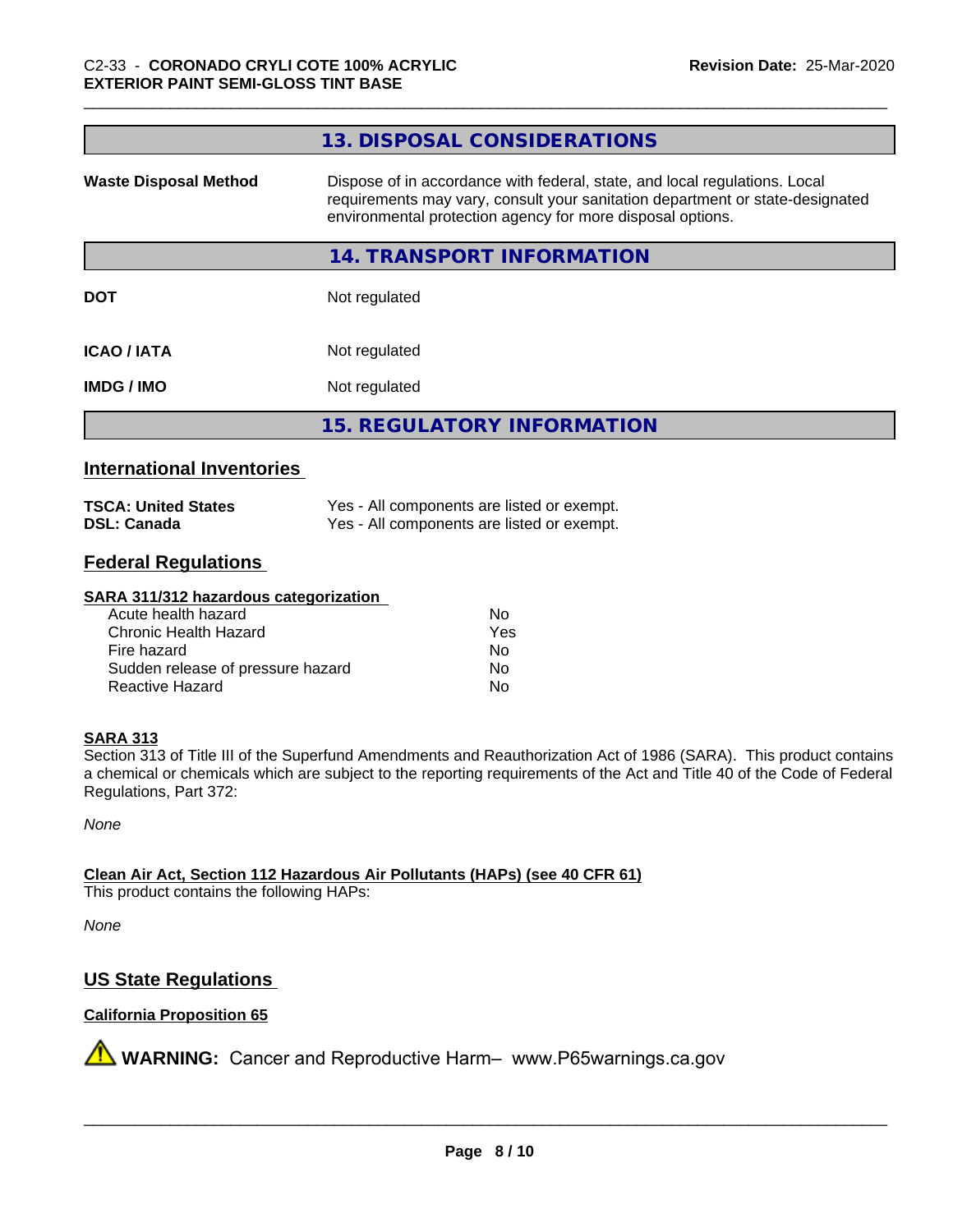#### **State Right-to-Know**

| <b>Chemical name</b>                  | <b>Massachusetts</b> | <b>New Jersey</b> | Pennsylvania |
|---------------------------------------|----------------------|-------------------|--------------|
| Titanium dioxide                      |                      |                   |              |
| Kaolin                                |                      |                   |              |
| Carbamic acid, 1H-benzimidazol-2-yl-, |                      |                   |              |
| methyl ester                          |                      |                   |              |

#### **Legend**

X - Listed

## **16. OTHER INFORMATION**

| HMIS | Health: $2^*$ | <b>Flammability: 0</b> | <b>Reactivity: 0 PPE: -</b> |  |
|------|---------------|------------------------|-----------------------------|--|
|      |               |                        |                             |  |

#### **HMIS Legend**

- 0 Minimal Hazard
- 1 Slight Hazard
- 2 Moderate Hazard
- 3 Serious Hazard
- 4 Severe Hazard
- Chronic Hazard
- X Consult your supervisor or S.O.P. for "Special" handling instructions.

*Note: The PPE rating has intentionally been left blank. Choose appropriate PPE that will protect employees from the hazards the material will present under the actual normal conditions of use.*

*Caution: HMISÒ ratings are based on a 0-4 rating scale, with 0 representing minimal hazards or risks, and 4 representing significant hazards or risks. Although HMISÒ ratings are not required on MSDSs under 29 CFR 1910.1200, the preparer, has chosen to provide them. HMISÒ ratings are to be used only in conjunction with a fully implemented HMISÒ program by workers who have received appropriate HMISÒ training. HMISÒ is a registered trade and service mark of the NPCA. HMISÒ materials may be purchased exclusively from J. J. Keller (800) 327-6868.*

 **WARNING!** If you scrape, sand, or remove old paint, you may release lead dust. LEAD IS TOXIC. EXPOSURE TO LEAD DUST CAN CAUSE SERIOUS ILLNESS, SUCH AS BRAIN DAMAGE, ESPECIALLY IN CHILDREN. PREGNANT WOMEN SHOULD ALSO AVOID EXPOSURE.Wear a NIOSH approved respirator to control lead exposure. Clean up carefully with a HEPA vacuum and a wet mop. Before you start, find out how to protect yourself and your family by contacting the National Lead Information Hotline at 1-800-424-LEAD or log on to www.epa.gov/lead.

| <b>Prepared By</b>                               | <b>Product Stewardship Department</b><br>Benjamin Moore & Co.<br>101 Paragon Drive<br>Montvale, NJ 07645<br>800-225-5554 |  |
|--------------------------------------------------|--------------------------------------------------------------------------------------------------------------------------|--|
| <b>Revision Date:</b><br><b>Revision Summary</b> | 25-Mar-2020<br>Not available                                                                                             |  |

Disclaimer

The information contained herein is presented in good faith and believed to be accurate as of the effective date shown above. This information is furnished without warranty of any kind. Employers should use this information only as a **supplement to other information gathered by them and must make independent determination of suitability and**